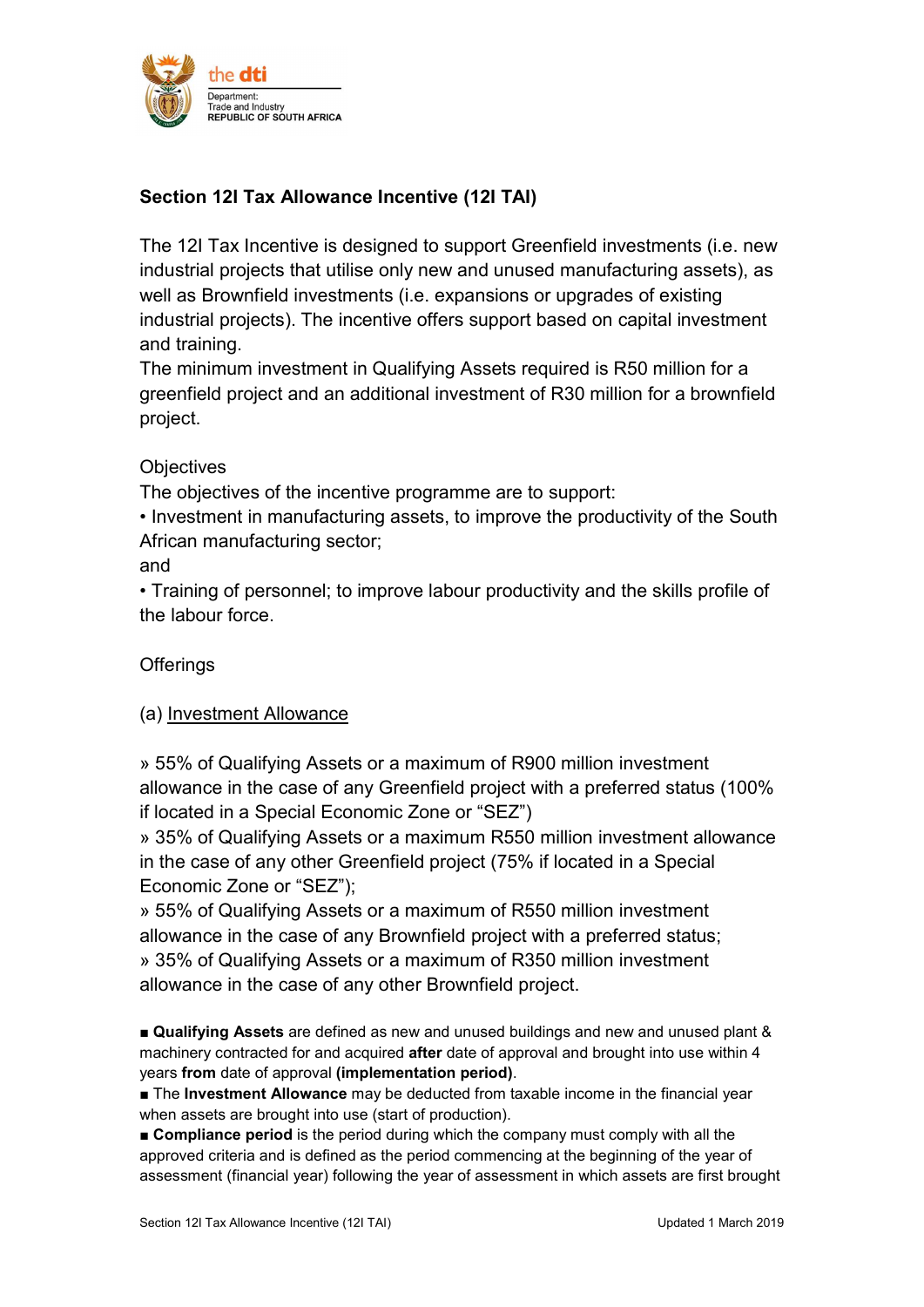into use and ending at the end of the year of assessment (financial year) three years after the year of assessment in which assets are first brought into use. The Compliance Period is therefore three full financial years after the year in which assets are brought into use. ■ Progress reports in the prescribed format must, in terms of section 12I(11), be submitted within 12 months after the financial year covered by the report and must be submitted annually thereafter until the end of the Compliance Period. The first Progress Report must cover the financial year during which approval is granted.

### (b) Training Allowance

» A training allowance of the lesser of R36 000 per full time employee or total training expenses may be deducted from taxable income for every financial year after the date of approval of the application (but not earlier than the financial year prior to the year during which assets are brought into use) until the end of the compliance period.

» According to the points system, an industrial policy project will be awarded 'qualifying status' if it achieves at least 4 (four) of the total 8 points, and 'preferred status' if it achieves at least 7 (seven) of the total 8 points.

The project could score points for:

- Upgrade an industry within South Africa by utilising innovative processes (max. 1 point);
- Utilising new technology that results in improved Energy Efficiency and cleaner production technology (max 2 points);
- Provide general business linkages within South Africa (max 1 point);
- Acquire goods and services from SMMEs (max 1 point for Greenfield & 2 points for Brownfield);
- Provide skills development in South Africa (max 2 points); and
- In the case of a Greenfield project, is located within a Special Economic Zone (max 1 point)

## Targeted Enterprises

• The investment must be:

- » A Greenfield project (new project);
- » A Brownfield project (expansion or upgrade); or

» Classified under 'Major Division 3: Manufacturing in the Standard Industrial Classification of All Economic Activities ("SIC")  $5<sup>th</sup>$  Edition or SIC  $7<sup>th</sup>$  Edition, Section C: Manufacturing.

Application documents are available on the dti's website under Financial Assistance.

The window for applications closes on 31 March 2020.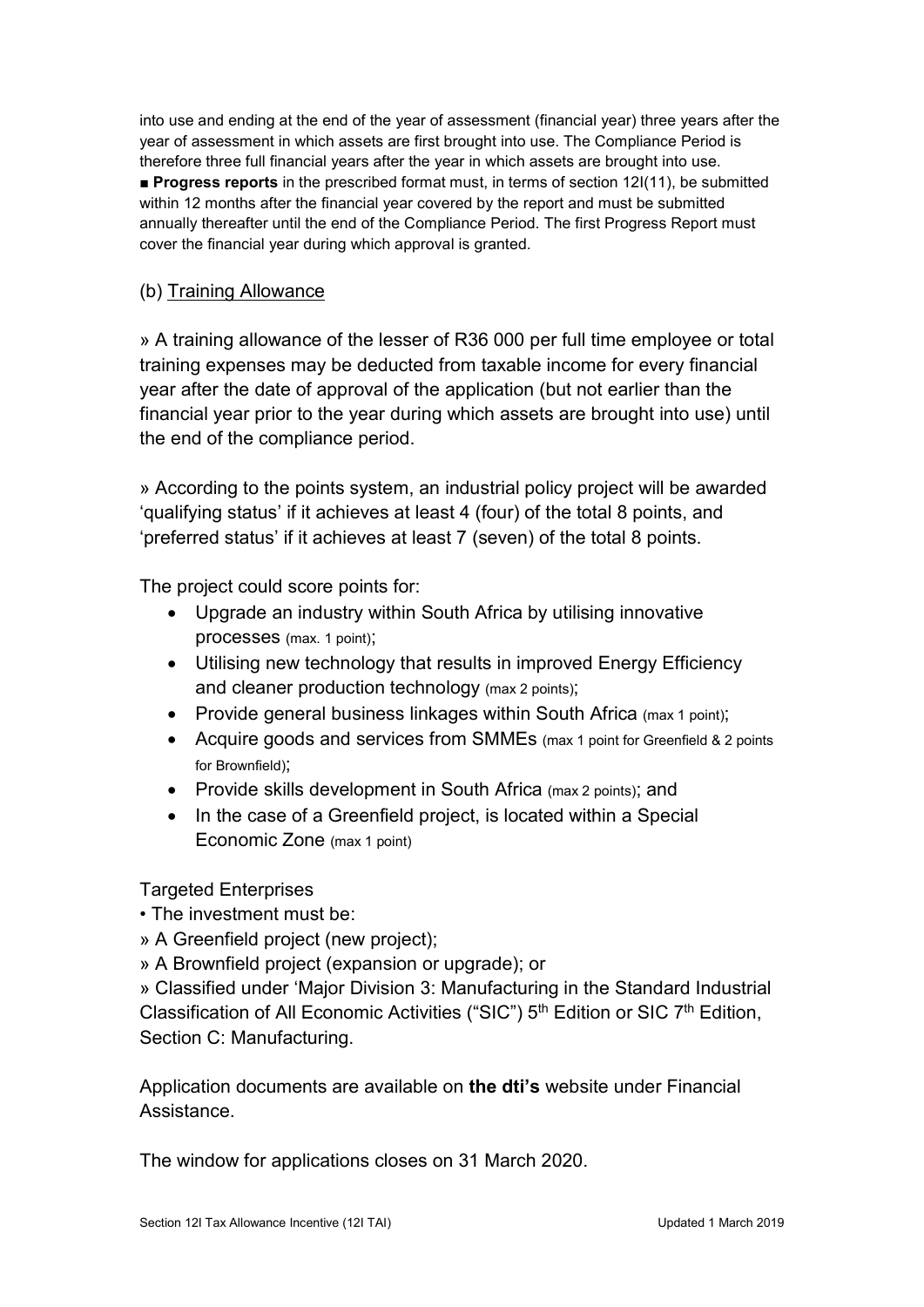

#### the dti

Department:<br>Trade and Industry<br>REPUBLIC OF SOUTH AFRICA

| Information: Industrial Policy Projects (12I Tax Allowance Incentive)                                                                                                                                                                     |                                                                                                                                                                                                                                                                                                             |                                                                                                                                                                                               |  |  |
|-------------------------------------------------------------------------------------------------------------------------------------------------------------------------------------------------------------------------------------------|-------------------------------------------------------------------------------------------------------------------------------------------------------------------------------------------------------------------------------------------------------------------------------------------------------------|-----------------------------------------------------------------------------------------------------------------------------------------------------------------------------------------------|--|--|
| <b>ADDITIONAL INVESTMENT AND</b><br><b>TRAINING ALLOWANCES</b>                                                                                                                                                                            | <b>GREENFIELD PROJECTS</b><br>(NEW PROJECTS)                                                                                                                                                                                                                                                                | <b>BROWNFIELD PROJECTS</b><br>(EXPANSIONS AND UPGRADES)                                                                                                                                       |  |  |
| A. MANDATORY REQUIREMENTS FOR INDUSTRIAL POLICY PROJECTS                                                                                                                                                                                  |                                                                                                                                                                                                                                                                                                             |                                                                                                                                                                                               |  |  |
| Manufacturing assets to be acquired and<br>contracted for on or after date of<br>approval. Sec.12I, par. 1 of the ITA <sup>1</sup>                                                                                                        | • New and unused buildings<br>• New and unused Plant<br>& Machinery                                                                                                                                                                                                                                         | • Additions to existing buildings<br>• New and unused additions to<br>existing Plant & Machinery                                                                                              |  |  |
| Minimum qualifying assets (QA) required<br>Sec.12I, par. 7(a)                                                                                                                                                                             | <b>R50m</b><br>(R50m from 1 Jan 2015. Previously R200m)                                                                                                                                                                                                                                                     | R30m or the lesser of R50m or 25%<br>of expenditure on existing assets                                                                                                                        |  |  |
| Improved energy efficiency                                                                                                                                                                                                                | Utilise modern, viable energy-efficient<br>equipment & processes in the sector                                                                                                                                                                                                                              | At least 10% energy saving                                                                                                                                                                    |  |  |
| Skills development spend                                                                                                                                                                                                                  | At least 2.5% of wage bill                                                                                                                                                                                                                                                                                  | At least 2.5% of wage bill                                                                                                                                                                    |  |  |
| Limitations: Concurrent benefits                                                                                                                                                                                                          | • Industrial Participation Projects<br>• Other Incentives - refer to Regulations                                                                                                                                                                                                                            | • Industrial Participation Projects<br>• Other Incentives - refer to Regulations                                                                                                              |  |  |
| B. INVESTMENT ALLOWANCE AS % OF QUALIFYING MANUFACTURING ASSETS <sup>2</sup>                                                                                                                                                              |                                                                                                                                                                                                                                                                                                             |                                                                                                                                                                                               |  |  |
| <b>Preferred Status <math>(PS)^3</math>.</b> Sec. 121, par. 2(a)<br>(7 or 8 out of 8 points)                                                                                                                                              | 55% (100% if located in an SEZ)<br><b>Example: 55% x R100m (QA) = R55m</b><br>Tax reduction: R55m x $28% = R15.4m$                                                                                                                                                                                          | 55% (100% if located in an SEZ)<br><b>Example: 55% x R100m (QA) = R55m</b><br>Tax reduction: R55m x $28\%$ = R15.4m                                                                           |  |  |
| <b>Maximum allowance (PS)</b>                                                                                                                                                                                                             | R900m (also applicable to SEZ's)                                                                                                                                                                                                                                                                            | R550m (also applicable to SEZ's)                                                                                                                                                              |  |  |
| <b>Qualifying Status <math>(QS)^4</math>.</b> Sec.12I, par. 2(b)<br>$(4, 5 \text{ or } 6 \text{ out of } 8 \text{ points})$                                                                                                               | 35% (75% if located in an SEZ)<br><b>Example: 35% x R100m (QA) = R35m</b><br>Tax saving: R35m x 28% = R9.8m                                                                                                                                                                                                 | 35% (75% if located in an SEZ)<br><b>Example: 35% x R100m (QA) = R35m</b><br>Tax saving: R35m x $28%$ = R9.8m                                                                                 |  |  |
| Maximum allowance (QS)                                                                                                                                                                                                                    | R550m (also applicable to SEZ's)                                                                                                                                                                                                                                                                            | R350m (also applicable to SEZ's)                                                                                                                                                              |  |  |
| <b>C. TRAINING ALLOWANCE 2</b>                                                                                                                                                                                                            |                                                                                                                                                                                                                                                                                                             |                                                                                                                                                                                               |  |  |
| Applicable to both Preferred Status &<br><b>Qualifying Status projects</b><br>Sec. 12l, par. 4 & 5(a) & (b)                                                                                                                               | The lesser of actual total own training<br>costs OR R36 000 per full time employee<br>to be claimed during years when training<br>expenses are incurred                                                                                                                                                     | The lesser of actual total own training<br>costs OR R36 000 per full time employee<br>to be claimed during years when training<br>expenses are incurred                                       |  |  |
| D. IMPLEMENTATION PERIOD AND COMPLIANCE PERIOD (to comply with point scoring below)                                                                                                                                                       |                                                                                                                                                                                                                                                                                                             |                                                                                                                                                                                               |  |  |
| Investment Allowance for PS and QS<br>More than 50% of manufacturing assets in<br>$USE. Sec. 12I, par. 7(a)$                                                                                                                              | Manufactuing assets to be brought into<br>use within 4 years from date of approval,<br><i>i.e.</i> Implementation Period.<br>Compliance Period: Three (3) full<br>financial years afer assets in use                                                                                                        | Manufactuing assets to be brought into<br>use within 4 years from date of approval,<br>i.e. Implementation Period.<br>Compliance Period: Three (3) full<br>financial years afer assets in use |  |  |
| Training Allowance for PS and QS<br>Deductable during year in which training<br>cost is incurred. Sec.12I, par. 5(a)                                                                                                                      | Deductable during years in which training<br>cost is incurred, but<br>not earlier than the year of assessment<br>prior to the year of SOP                                                                                                                                                                   | Deductable during years in which training<br>cost is incurred, but<br>not earlier than the year of assessment<br>prior to the year of SOP                                                     |  |  |
| <b>E. NON QUALIFYING PROJECTS</b>                                                                                                                                                                                                         |                                                                                                                                                                                                                                                                                                             |                                                                                                                                                                                               |  |  |
| Specific exclusions in terms of the Standard<br>Industrial Classification of all Economic Activities<br>in South Africa (SIC) Version 5, replaced by SIC<br>Version 7, Section C - Manufacturing from 1<br>January 2015. Sec. 12I, par. 1 | • SIC 3051 or 1101/2 - Spirits and ethyl alcohol from fermented products and wine<br>• SIC 3052 or 103 - Beer and other malt liquors and malt<br>• SIC 3060 or 12 - Tobacco products<br>• SIC 3577 or 252 - Arms and ammunition<br>• Bio-fuels if the manufacture negatively impacts on food security in SA |                                                                                                                                                                                               |  |  |
| <sup>1</sup> ITA: Income Tax Act No. 58 of 1962<br><sup>2</sup> All allowances are deductable from taxable income (earnings before tax) and are not "tax credits"                                                                         |                                                                                                                                                                                                                                                                                                             |                                                                                                                                                                                               |  |  |

tatus": An Industrial Policy Project (IPP) that met point scoring criteria in terms of Sec. 12I, par. 8 of the ITA by scoring at least 7 out of 8. Refer to qualifying criteria below.

4 "Qualifying Status": An Industrial Policy Project (IPP) that met point scoring criteria in terms of Sec. 12I, par. 8 of the ITA by scoring at least 4,5 or 6 out of 8. Refer to qualifying criteria below.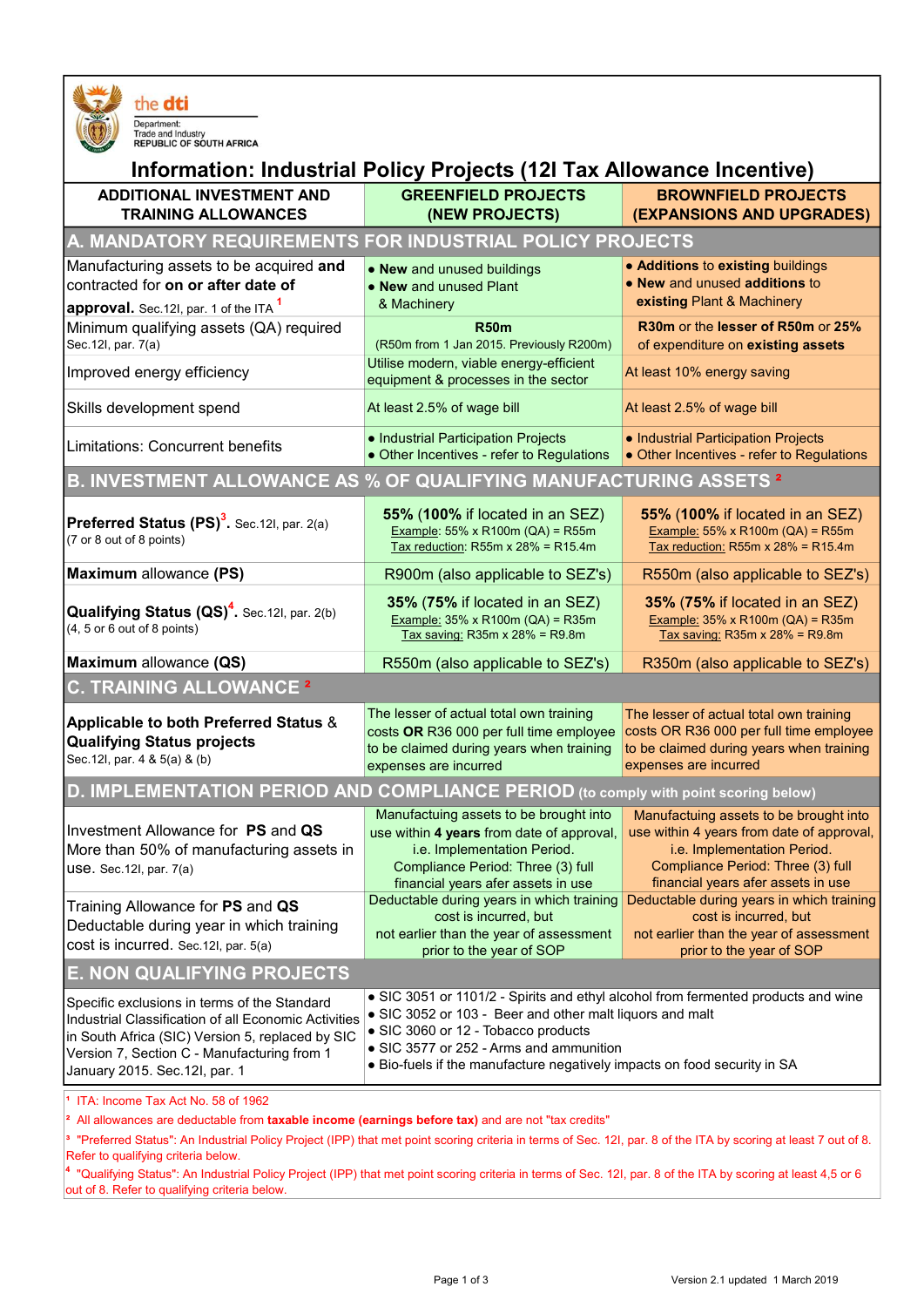| POINT SYSTEM TO QUALIFY AS AN INDUSTRIAL POLICY PROJECT                                                                                                                                                                                                                                      |                                                                                                                                                                                                                                                                                                                                                                                                                                                                                                                                                   |                                                                                                                                                                                                                                                                                                                                                                                                                                                                                                                                                                                                                                                  |  |
|----------------------------------------------------------------------------------------------------------------------------------------------------------------------------------------------------------------------------------------------------------------------------------------------|---------------------------------------------------------------------------------------------------------------------------------------------------------------------------------------------------------------------------------------------------------------------------------------------------------------------------------------------------------------------------------------------------------------------------------------------------------------------------------------------------------------------------------------------------|--------------------------------------------------------------------------------------------------------------------------------------------------------------------------------------------------------------------------------------------------------------------------------------------------------------------------------------------------------------------------------------------------------------------------------------------------------------------------------------------------------------------------------------------------------------------------------------------------------------------------------------------------|--|
| <b>QUALIFYING CRITERIA</b>                                                                                                                                                                                                                                                                   | <b>GREENFIELD PROJECTS</b><br>(NEW PROJECTS)                                                                                                                                                                                                                                                                                                                                                                                                                                                                                                      | <b>BROWNFIELD PROJECTS</b><br>(EXPANSIONS AND UPGRADES)                                                                                                                                                                                                                                                                                                                                                                                                                                                                                                                                                                                          |  |
| Points allocated on the following criteria will determine the status of a project                                                                                                                                                                                                            |                                                                                                                                                                                                                                                                                                                                                                                                                                                                                                                                                   |                                                                                                                                                                                                                                                                                                                                                                                                                                                                                                                                                                                                                                                  |  |
| 1. Innovation                                                                                                                                                                                                                                                                                | • The project will utilise processes of<br>innovation, thereby changing pre-existing<br>techniques and the use of plant, machinery<br>and equipment within the same industrial<br>sector as the project,<br><b>AND</b><br>• These processes will materially improve<br>production time, reduce production costs,<br>improve product quality or improve product<br>longevity within the same industrial sector as<br>the project<br>(Maximum of 1 point)                                                                                           | • The project will utilise processes of<br>innovation, thereby changing pre-existing<br>techniques and the use of plant, machinery or<br>equipment,<br><b>AND</b><br>• These processes will materially improve<br>production time, reduce production costs,<br>improve product quality or improve product<br>longevity<br>(Maximum of 1 point)                                                                                                                                                                                                                                                                                                   |  |
| 2. Improved Energy Efficiency:<br><b>Cleaner Production Technology</b><br><b>Mandatory requirment</b><br><b>NOTE:</b> For further information and assistance<br>regarding Energy Efficiency, kindly contact Mr Barry<br>Bredenkamp at SANEDI on 010-201-4707 or e-mail<br>Barry@Sanedi.co.za | The project will utilise viable energy-efficient<br>equipment and processes throughout the<br>additional investment allowance benefit period,<br>innovative for the particular industrial sector, as<br>certified by the South African National Energy<br>Development Institute - SANEDI (not taking<br>into account any period before the month in<br>which the industrial policy project reaches 50%<br>of its production capacity)<br>(Maximum of 2 points)                                                                                    | • Eenergy efficiency improvement of at least<br>12,5 % relative to a baseline as determined for<br>the 12 month period prior to the application as<br>certified by the National Energy Development<br>Institute by the end of the additional investment<br>allowance benefit period<br>(Maximum of 1 point)<br><b>OR</b><br>• Energy efficiency improvement of at least<br><b>15%</b> relative to the baseline as determined for<br>the 12 month period prior to the application, as<br>certified by the National Energy Development<br>Institute, by the end of the additional<br>investment allowance benefit period.<br>(Maximum of 2 points) |  |
| 3. Business Linkages                                                                                                                                                                                                                                                                         | • The project will be engaged in the production • The project will be engaged in the<br>of goods, where less than 40% of the local<br>demand for such goods is produced in the<br>Republic or where these goods were not<br>previously produced in the Republic;<br><b>OR</b><br>• The project will contribute to the global<br>competitiveness of an industrial sector by the<br>production of goods where identical or similar<br>goods would not be produced in the Republic<br>without substantial capital investment<br>(Maximum of 1 point) | production of goods, where less than 40% of<br>the local demand for such goods are produced<br>in the Republic or where these goods were not<br>previously produced in the Republic;<br>OR<br>• The project will contribute to the global<br>competitiveness of an industrial sector by the<br>production of goods where identical or similar<br>goods would not be produced in the Republic<br>without substantial capital investment<br>(Maximum of 1 point)                                                                                                                                                                                   |  |
| 4. SMME Procurement                                                                                                                                                                                                                                                                          | Acquire at least 10% of its raw materials,<br>intermediate products and services from small,<br>medium and micro enterprises.<br>(Maximum of 1 point)                                                                                                                                                                                                                                                                                                                                                                                             | • Acquire at least 10% of its raw materials,<br>intermediate products and services from small,<br>medium and micro enterprises<br>(Maximum of 1 point)<br><b>OR</b><br>• At least 15% of its raw materials,<br>intermediate products and services from small,<br>medium and micro enterprises.<br>(Maximum of 2 points)                                                                                                                                                                                                                                                                                                                          |  |